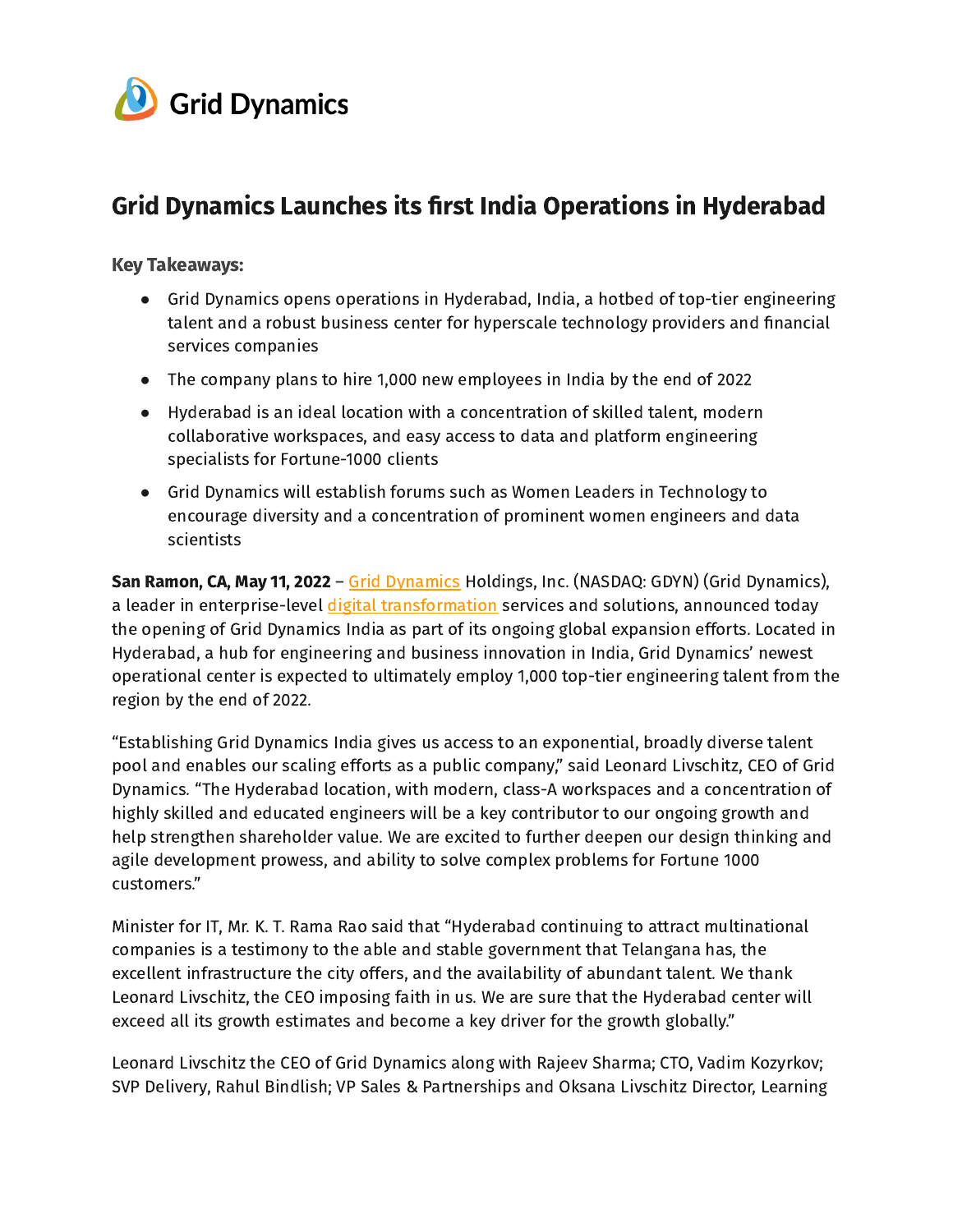& Development met with Minister for IT and Industries, K. T. Rama Rao, Principal Secretary, Jayesh Ranjan, and Chief Relations Officer, Amarnath Reddy Atmakuri at the Pragathi Bhavan.

Hyderabad, India is a burgeoning market for technology innovation, with top-tier data and platform engineering talent and a large presence of leading technology providers and financial services companies. Grid Dynamics' aggressive hiring goals will be achieved through multiple paths, including Build-Operate-Transfer (BOT) deals with selected partners, direct hiring, and potential merger and acquisition activities. The company is focused on hiring reputable business and technology veterans in the region to serve as coaches and mentors to its workforce. Grid Dynamics India is also building forums and communities, such as Women Leaders in Technology, to support diversity and encourage participation by women STEM professionals.

"Given the prevalence of hyperscale technology providers in India, we plan to attract and retain the best and brightest talent through cutting edge technology projects, continuous educational initiatives, as well as career growth opportunities," said Livschitz. "We will also offer state of the art facilities at premier locations and foster an open culture of collaboration and mutual respect through global international participation and engagement."

Similar to its operations in Central & Eastern Europe, Grid Dynamics India workforce will have expertise across a number of technological areas, including:

- Platform [engineering](https://www.griddynamics.com/solutions/digital-transformation/engineering-and-it) and agile development
- CI-CD/DevOps[/MLOps](https://www.griddynamics.com/solutions/mlops)
- Data engineering expertise across all major cloud platforms
- [AI](https://www.griddynamics.com/solutions/data-science-ai) and Machine [Learning](https://www.griddynamics.com/solutions/ml-platform)
- UX/UI and design thinking
- Enterprise and solution architecture

# About Grid Dynamics

Grid Dynamics (Nasdaq: GDYN) is a digital-native technology services provider that accelerates growth and bolsters competitive advantage for Fortune 1000 companies. Grid Dynamics provides digital transformation consulting and implementation services in omnichannel customer experience, big data analytics, search, artificial intelligence, cloud migration, and application modernization. Grid Dynamics achieves high speed-to-market, quality, and efficiency by using technology accelerators, an agile delivery culture, and its pool of global engineering talent. Founded in 2006, Grid Dynamics is headquartered in Silicon